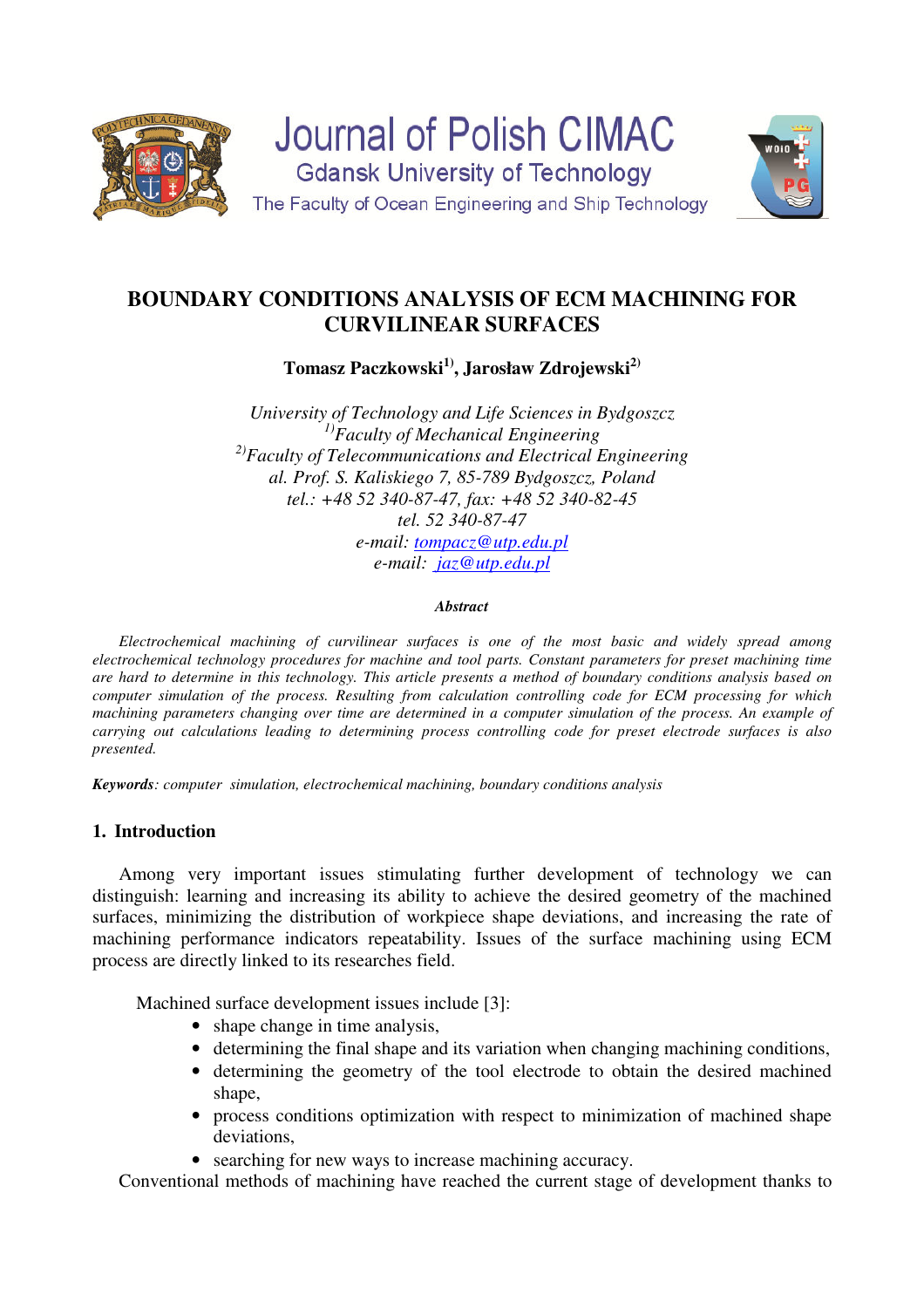the introduction of: numerical control, optimization of the process structure and machining parameters, control by using microcontrollers or computers. Multidimensional, dynamic process of ECM requires a computer based design system and sophisticated control of machining. The condition for the development of modern ECM technology, is a good understanding of the nature of physical phenomena that occur during machining and the process of electrochemical dissolution inherent limitations. Precise quantification of these constraints will enable selection of optimal value of parameters at any given time of machining. This will ensure both high quality and economic rates, and at the same time will not lead ECM process to the so-called critical state, in which the machining is interrupted and electrodes are damaged [5].

#### **2. Modeling of the electrochemical process shaping**

 Modeling ECM machining means designation the changes of the inter-electrode gap (IEG) width, evolution of the machined surface shape in time and distribution of the physical-chemical conditions occurring in the machining area, like: static pressure distribution, the electrolyte flow speed, temperature and volume concentration of the gas phase. Determination of these distributions for each time step during the simulation process allows the adaptive control of the process. This is particularly important when machining curvilinear surfaces.

#### **2.1. Mathematic and numeric modeling**

 A two-dimensional, two-phase vesicular electrolyte flow in IEG is assumed. At the same time, triggering a complex tool electrode (TE) vibrating movement in mutually perpendicular directions, that is TE progressive and electrolyte flow. Detailed assumptions and mathematical model of electrochemical machining with vibrating TE for curvilinear shaped surfaces is presented in works [1,8,9].

 Determination of the machined surface (anode) shape evolution in time is described by equation of evolution [2,3,8,9] showing the real shape change of the machined surface.

 The initial shape of the machined surface and the TE was defined in the modeler 3D as free surfaces of the type NURBS. For numerical calculations digitization work piece (WP) and TE was performed by an approximation of the surface with curves. Detailed algorithms developed for the numerical model were presented in the works [9,10].

#### **2.2. Boundary conditions analysis**

 Both theoretical and empirical studies have proved that in case of complex curvilinear surfaces for which the electrolyte flow route differs for different inter-electrode gap intersections it is very hard to select constant machining parameters for a preset process time. This is a reason why boundary conditions analysis (BCA) was developed. Assumed values considered machining parameters, for which ability to reach boundary values (critical state) will be examined, where in practice, interruption of the process will take a place. Table 1 shows the examined process parameters, considered for boundary conditions occurrence and ways to modify them.

 Then interconnections between considered parameters and ways to modify them were developed. Considered parameters with possible system reactions were associated in a way to have a control on the strength of their impact. Fig.1 shows an diagram of boundary conditions analysis.

 In the case of critical states CS of controlled parameters CP machining simulation will back in time to pre-determined in time control points  $t_k$ , where an appropriate modification of parameters will take a place. It should be emphasized that the modified machining parameters are reset to the output parameters value *Pw* in the case of no occurrence of boundary conditions within a specified simulation time.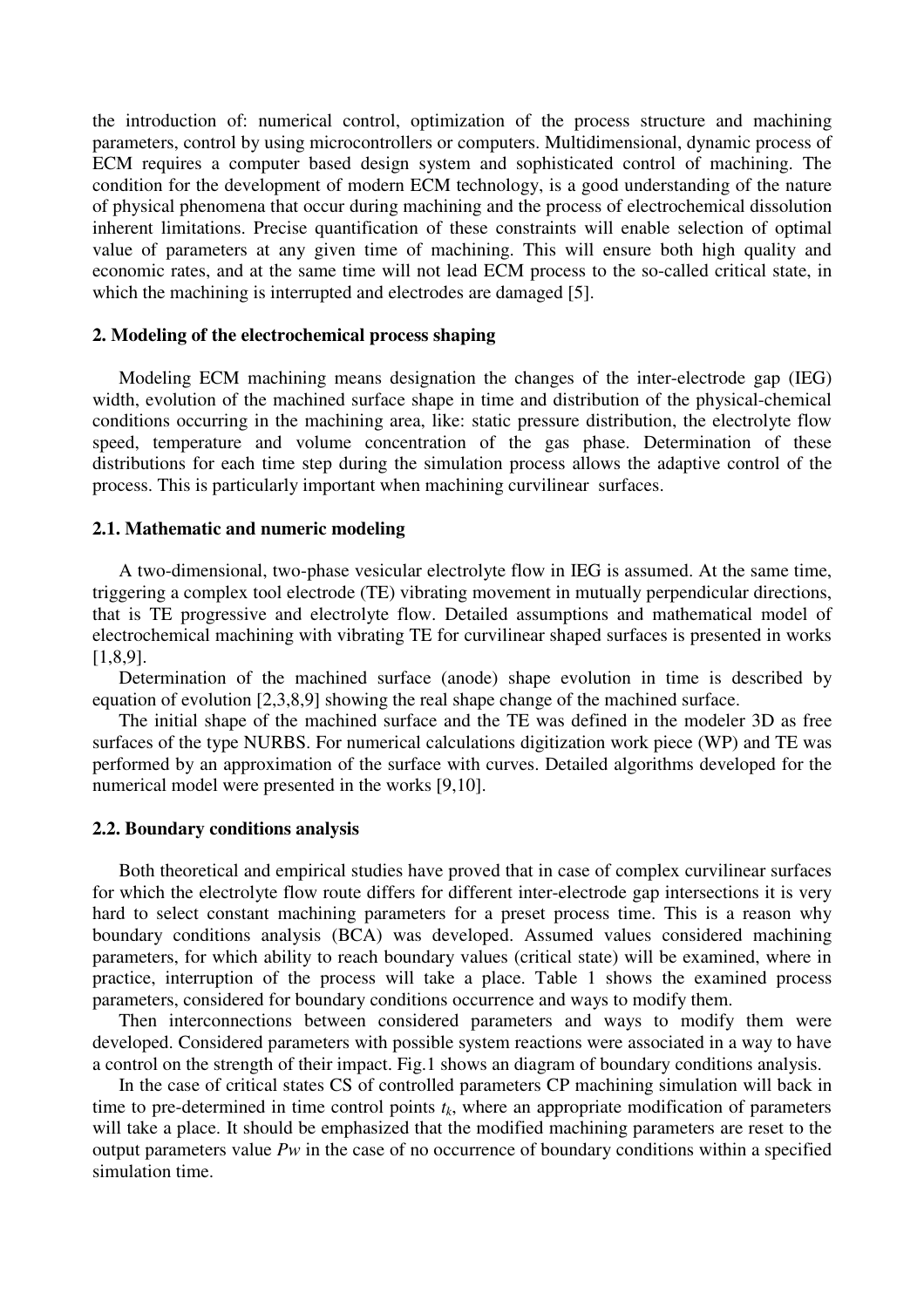| Examined parametr                    | Modification way for ECM parameter                                                  |
|--------------------------------------|-------------------------------------------------------------------------------------|
| IG height                            | Reduce feed rate $V_f$<br>Temporary stop of TE<br><b>Retract TE</b>                 |
| Velocity of IG electrolyte flow      | Reduce feed rate $V_f$<br>Temporary stop of TE<br><b>Retract TE</b>                 |
| Negative velocity of the electrolyte | Reducing the frequency $\omega_{w}$<br>Reducing the frequency $\omega$ <sub>b</sub> |
| Temperature of electrolyte           | Reduce feed rate $V_f$<br>Temporary stop of TE<br><b>Retract TE</b>                 |
| Gas phase concentration              | Reduce feed rate $V_f$<br>Temporary stop of TE<br><b>Retract TE</b>                 |

*Tab. 1. Examined ECM process parameters* 

 The consequence of such analysis are time-varying machining parameters. This forces the need to generate control code to run machining process.



*Fig. 1. Boundary conditions analysis diagram* 

 A fragment of such a control code is shown on Fig.1. In the code for the given location of the TE in the direction of Z axis, new machining parameters are defined based on the BCA analysis. For example:

| N020 S50   | - longitudinal vibrations,               |
|------------|------------------------------------------|
| N030 SP40  | - transverse vibrations.                 |
| N040 F0.7  | - feed rate mm/min.                      |
| N050 SA 90 | - oscillation phase shift by 90 degrees, |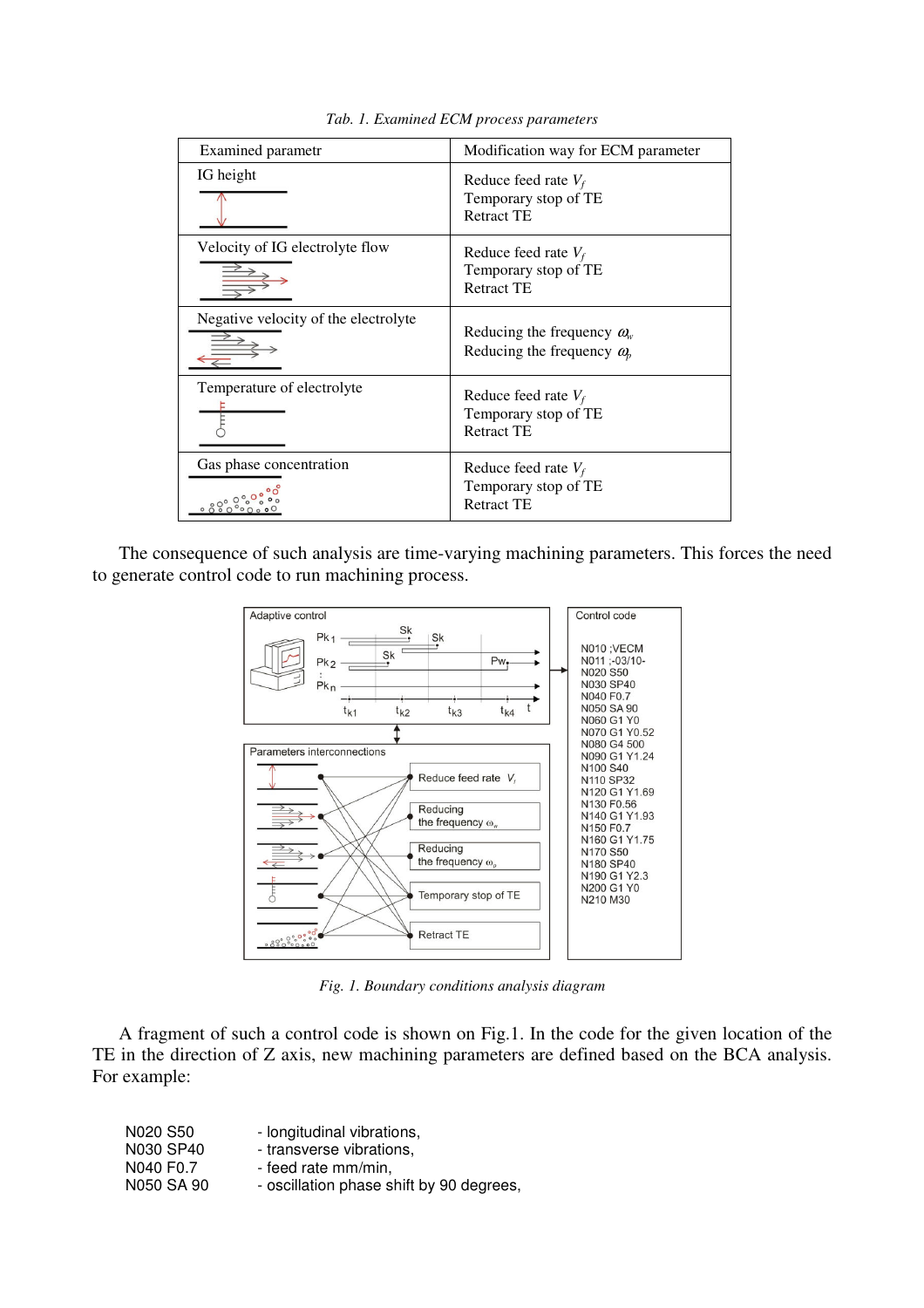| N060 G1 Y0                                        | - move to the starting point, |
|---------------------------------------------------|-------------------------------|
| N070 G1 Y0.52                                     | - machining endpoint,         |
| N080 G4 500                                       | - Temporary stop 500 ms,      |
| N090 G1 Y1.24                                     | - parameters update,          |
| N100 S40                                          | - longitudinal vibrations,    |
| N110 SP32                                         | - transverse vibrations,      |
| N120 G1 Y1.69                                     | - parameters update,          |
| N130 F0.56                                        | - feed rate mm/min            |
| N140 G1 Y1.93                                     | - parameters update           |
| N <sub>150</sub> F <sub>0.7</sub>                 | - initial - feed rate mm/min  |
| N <sub>160</sub> G <sub>1</sub> Y <sub>1.75</sub> | - parameters update           |

### **3. Machining simulation program**

 This assumption allowed new algorithms to be developed for numeric models, in order to accomplish boundary conditions analysis (Fig. 2) Consequently, this allowed to expand the ECM simulation program with another module.



*Fig. 2. Boundary conditions analysis flowchart* 

 Fig. 3 shows a modified machining simulation program. In the first tab of this program initial process parameters are entered. They are at the same time reference parameters for boundary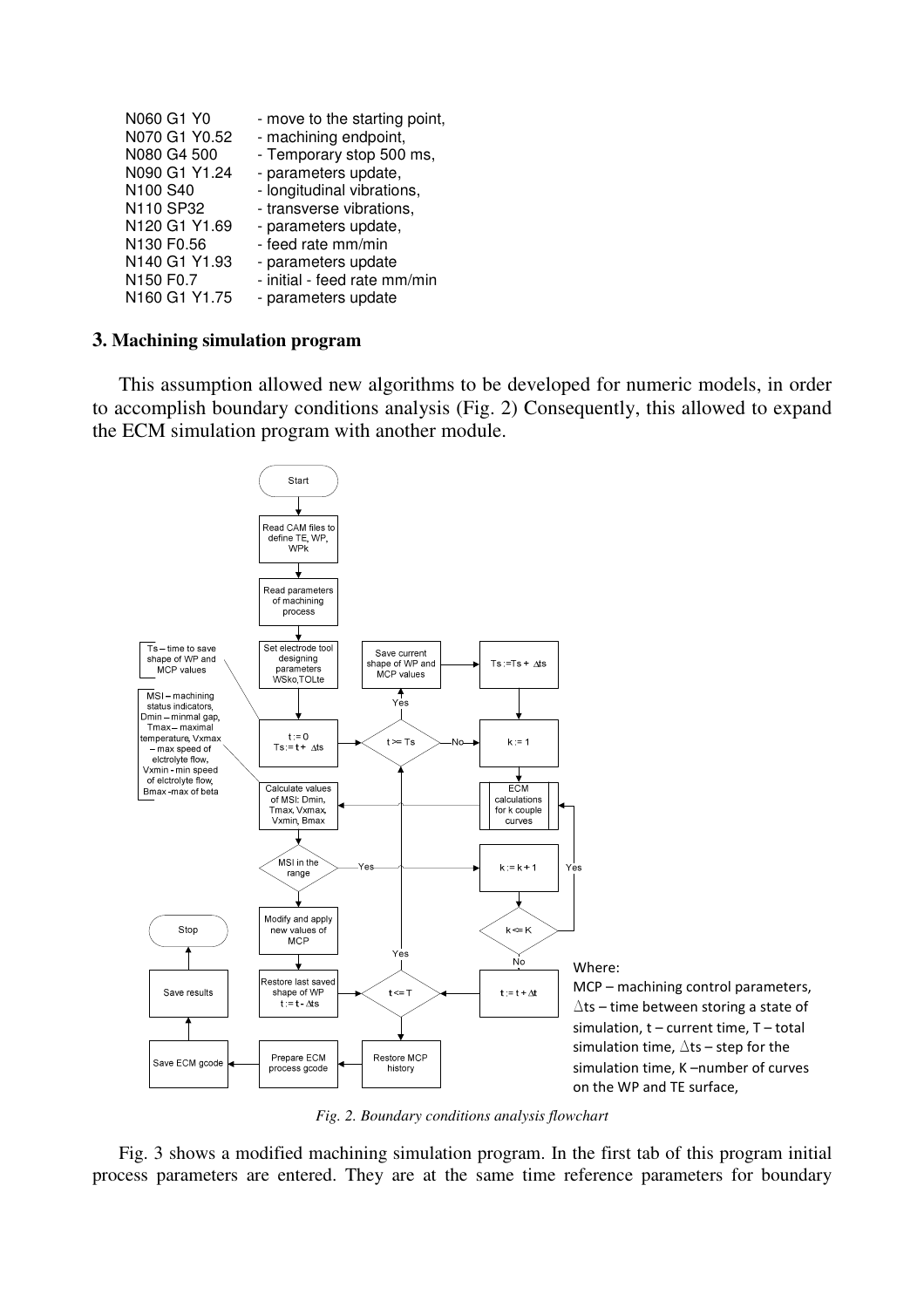conditions analysis. In a new program module a choice of mutual interrelationships between parameters and system reaction can be made, with a given level of interaction.



*Fig. 3. Machining simulation program: a) initial machining parameters, b) boundary conditions analysis module* 

 Additionally, the module enables loading and saving selected settings, modification of initial parameters for any machining moment (for example in the final part of the process, as optimal parameters for finishing machining), generating a code controlling hallowing.

 Fig. 4 shows a process control diagram with regard to ECM machining simulation input parameters.



In the body of control code (Fig. 4) input parameters are marked using bold capital letters.